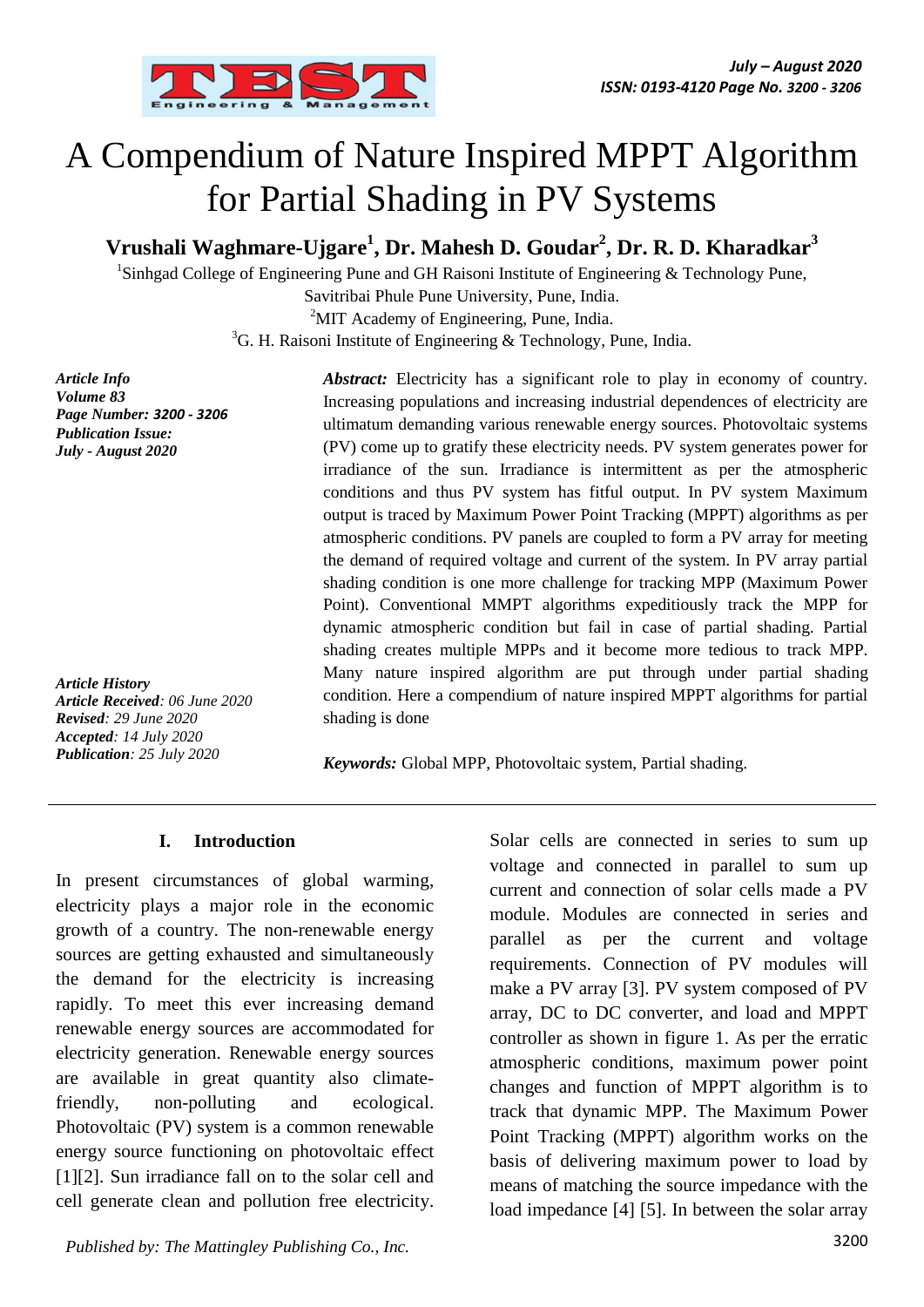

and load, there are dc to dc converters with pulse width modulation to achieve this impedance

matching [6] [7].



**FIGURE 1.Photovoltaic system**

Unequal irradiance level on PV modules creates partial shading as shown in figure 2. The Partially shaded Condition (PSC) has significant impact on the power output PV system. Under Partial shading PV system has multiple MPPs, out of that MPPs one MPP has maximum power called Global MPP [8] [9]. Position of MPPs is dynamic with respect to irradiance and temperature [my] paper] this make more difficult to MPPT algorithm for tracking global MPP.

Several algorithms are being developed in to track the maximum power point among them the Perturb and Observe (P&O) method is most

successful as well as simple as the controller here works on the principle of perturbing the PV array output voltage [10]. P&O method has the advantage of reducing the computation time and easy to implement [11]. Apart from this, P&O method has the drawback of high power loss and conversion efficiency. In case of partial shading scenario, P&O algorithm gets trapped at local MPP. Various approaches are there in literature to track global MPP. Here natures inspired approaches for maximum power point tracking under shading are discussed.



**FIGURE 2.Photovoltaic system under Partial Shading**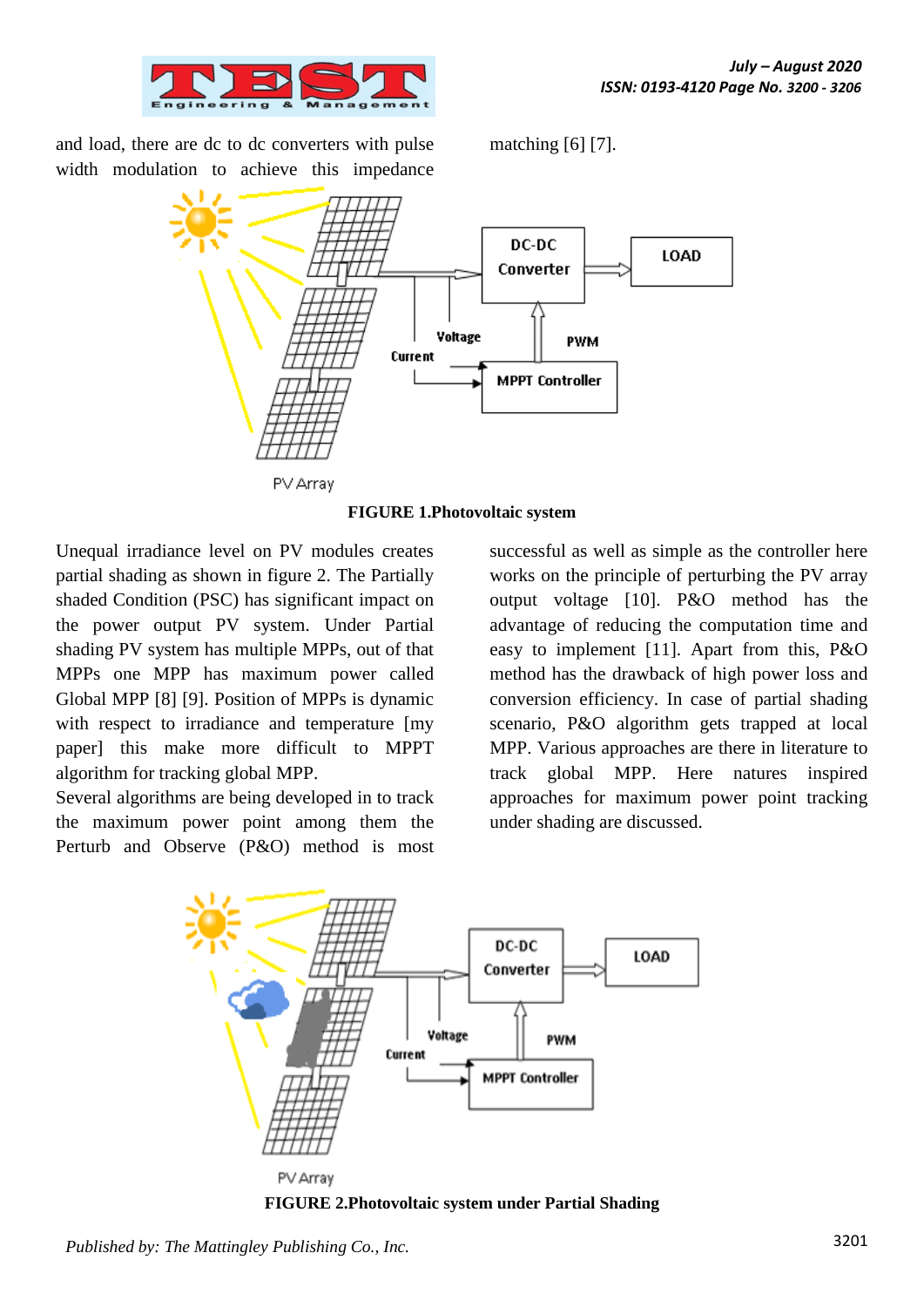

Diverse Biological systems and their way of operation are helpful to find the solutions to various problems and thus algorithms inspired with this are termed as nature inspired of or bio inspired algorithms. A variety of difficult optimization problems are solved by nature inspired algorithms and thus it is more accepted in various domains. Swarm intelligence is a one class of natured inspired algorithms and it is inspired from communal behavior of animal societies and insects [12]. Many nature inspired algorithms are applied to track dynamic global MPP in case of partial shading condition.

## **II. Nature Inspired MPPT Algorithms**

### **1. Grey Wolf Optimization (GWO)**

Grey wolves are counted in apex predators, that mean they are at the top of the food chain. Generally Gary wolves live in group of 5 to 12 averagely. Gary wolves strictly follow hierarchy. It has four types of wolves, like alpha, beta, delta and omega. Alphas is at top with highest priority, second is beta, third is delta and last is omega. Hunting phases are chasing and tracking the prey, encircling prey and then attacking prey [13].

Modified grey wolf optimization (GWO) for maximum power point tracking (MPPT) design technique referred as proposed GWO-MPPT algorithm in photovoltaic (PV) system [14]. This model helped in determining the global peak (GP) during partial shading conditions (PSCs). Here, GWO is merged with direct duty-cycle control with the decreasing the steady-state oscillations as well as power loss due to oscillations. This proposed model was compared with the existing techniques like perturb and observe (P&O) - MPPT improved PSO (IPSO) -MPPT and the resultant of GWO-MPPT algorithm exhibited lower tracking efficiency and steady-state oscillation.

### **2. Memetic Salp Swarm Algorithm (MSSA)**

Salp are marine animals and they belongs to Salpidae family. They have transparent barrel shaped body. They contract band of muscles which ring their body and then they move in the water. In ocean salps form a salp chain called as blastozooids. They are always attached together when they are swimming and feeding so that each individual can grow in size. Memetic algorithm was proposed by Moscato in [15].

In [16] a novel optimization method is formulated and it is referred as memetic salp swarm algorithm (MSSA). It was developed by extending the conventional original salp swarm algorithm (SSA) having multiple independent salp chains. In between different salp chains, the global coordination was achieved using virtual population based regroup operation that in turn enhanced the convergence stability. MSSA helped in generating the global maximum power in photovoltaic (PV) systems in partial shading condition (PSC) and fast time-varying weather conditions

## **3. Artificial Bee Colony (ABC)**

Honey bee colonies have very intelligent foraging activities. Artificial Bee colony (ABC) algorithm is inspired with foraging method of honey bees. There are three types of Bees first type is employed Bees then second type is onlookers Bees and third type is scouts Bees. Task of Employee bees is to search for food from sources which are in their memory. When employee bees come back from sources, they dance on dancing area. Onlookers bees observe the dance of employee bees and based on deices the best source of food. Some employed bees, which discard their food sources and look for new ones are the scout bees. Thus the task of scout bees is to discover new sources [17].

In. [18] a modified P&O MPPT by integrating both Artificial Bee Colony (ABC) algorithm and P&O algorithm under PSC is developed. The global MPP was tracked by ABC and local MPP was tracked by P&O algorithm. The optimum duty cycle is generated for the boost converter by combining local search ability of P&O as well as the global search ability of ABC.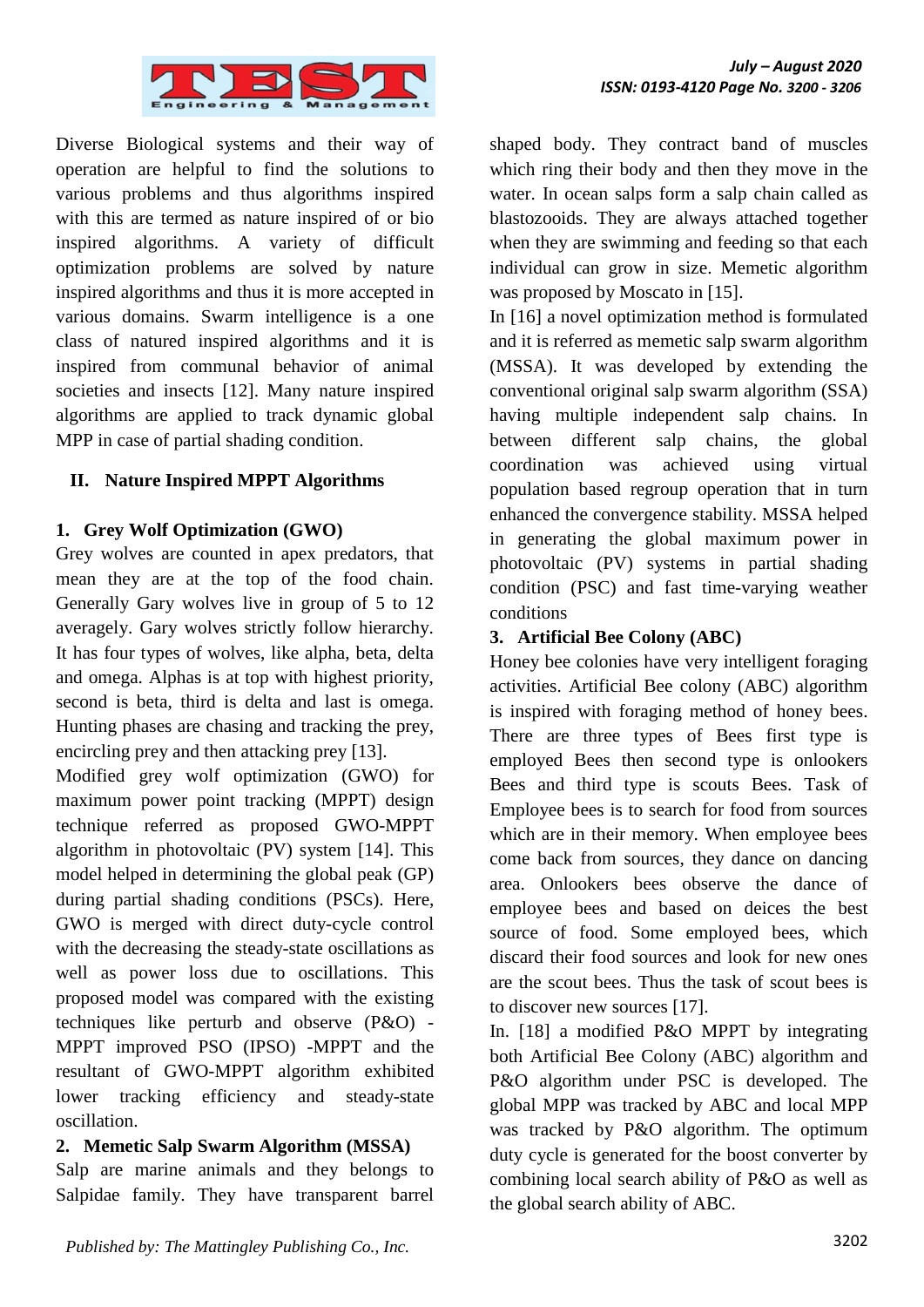

# **4. Whale Optimization with Differential Evolution (WODE) Algorithm**

Whale optimization algorithms are inspired from humpback whale hunting method. Size of an adult humpback whale is near about size of a school bus. krill and small fish herds are favorite prey of Humpback whale. Particular hunting method of Humpback whales is called as bubble net feeding method. It has three stages of hunting. First stage is search for prey. In this stage location of prey is recognized by whales. Second stage is Encircling prey. In this stage whale will encircle Prey with bubbles. Prey fish will get scared and will not cross the bubbles. Third stage is bubble-net feeding. In this stage whale will start shrinking the circle or it will create spiral bubble pattern and then attach on prey [19].

Combination of Differential equation (DE) and Whale optimization is done in [20] and it is termed as Whale optimization with Differential equation (WODE). WO method is best for finding global best and new best start point in every iteration is given by DE. The performance of the WO was enhanced by differential evolution (DE). Whale optimization with differential evolution (WODE) technique in photovoltaic (PV) system for the maximum power point tracking is proffered in [20]. The tracking of MPP was accomplished both in the dynamic as well as the steady-state conditions and within few steps the global best peak position was tracked without any oscillation. The Solar PV module was constructed using a single diode model.

### **5. BAT Algorithm (BA)**

BAT uses echo in locating their foods and Bat algorithm inspired this feature. it is a population based optimization algorithm. [21] small bats are called microbats. These microbats find their primacy food insects using echo. At first bat overflies the area with sending ultrasonic waves of certain amplitude and density. Then bat receives its own signal in feedback by echolocation. When it got low intensity and strong rate signal is received, it indicates pray is detected. In bat algorithm N microbats are taken then each of them assign with velocity, position and varying loudness as per different pulses. Fitness function is designed for loudness. Random combination. The current global best location is decided by comparing with all N bats at each iteration. In [22] BAT algorithm is applied for tracking global MPP in case of partial shading. In this direct duty cycle control method is used. Optimization variable is defined in terms of PWM duty cycle.

## **6. Cuckoo Search (CS) Algorithm**

Cuckoo birds are famous for their sweet sound and also popular for their aggressive reproduction tactic. Some species of cuckoos lays eggs in common nest and they try to remove other bird's eggs for increasing hatching probability of their own eggs. Some species are having brood parasitism of three different ways like cooperative breeding, nest takeover and intra specific brood parasitism. Cuckoo search has three basic steps [23]

- In randomly selected nest cuckoo will lay one egg at a one time
- The nest having high quality eggs will go to nest generation
- Available host nests are fixed and a host can notice a foreign egg with a probability

In [24] CS is applied for GMPP tracing in case of partial shading of PV system. Duty cycle of DC to DC converter is termed as number of cuckoos. In this Lévy distribution is used. Best duty cycle is choose for maximum output power.

# **III.Discussion on Nature Inspired MPPT Algorithms**

In future, there is a requirement to have an optimal MPPT tracking technique for partial shading condition in photovoltaic system, such that it essential to know about have a look on the existing systems. In GWO-MPPT algorithm [14], steady-state oscillations are not available and hence the efficiency of tracking is high. On the other hand, it suffers from the issues like slow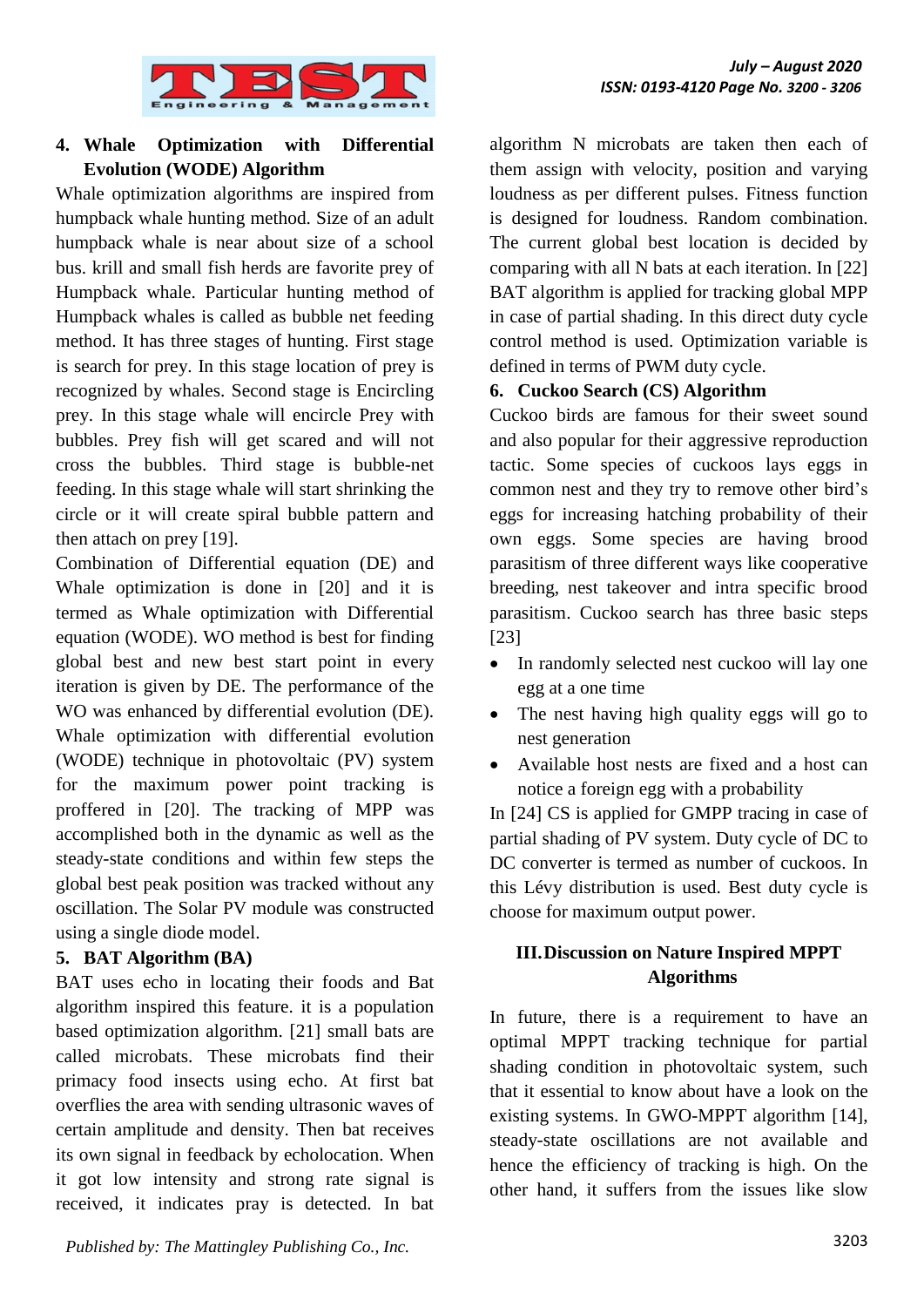convergence and high cost. MSSA has the advantages of high reliability and Simple and easy to use [16]. It has the disadvantages like high undesirable disturbance and high delay. In ABC-P&O [18], the noise is rejected and has Low peak overshoot. Apart from this, it suffers from the shortcoming like low energy extraction and inaccurate tracking of global MPPT. In WODE [20], the convergence and robust is high. It has the drawback of high computational complexity. The implementation cost is low and the stability of the model is high in GMPP [24]. In contrast to this, the convergence speed is low. The higher conversion rate is achieved in BA [22]. But, here the accuracy is low. Thus, before designing an innovative system for MPPT tracking under partial shading condition in photovoltaic system, all these challenges can be kept in mind and they can be overridden. Table 1 depicts the features and challenges of the existing MPPT tracking techniques under partial shading condition in photovoltaic system.

| <b>MPPT</b> Algorithm | <b>Features</b>                      | <b>Challenges</b>                  |  |  |
|-----------------------|--------------------------------------|------------------------------------|--|--|
| <b>GWO</b>            | Absence of steady-state oscillations | High cost                          |  |  |
|                       | High tracking efficiency             | Slow convergence                   |  |  |
| <b>MSSA</b>           | High reliability                     | undesirable<br>Unable<br>suppress  |  |  |
|                       | Simple and easy to use               | disturbance<br>caused<br>due<br>to |  |  |
|                       |                                      | measurement                        |  |  |
| ABC-P&O               | No noise                             | <b>GMPP</b> is not accurate        |  |  |
|                       | Low peak overshoot                   | Low energy extraction              |  |  |
| <b>WODE</b>           | High convergence speed               | High computational complexity      |  |  |
|                       | <b>Highly robust</b>                 |                                    |  |  |
| CS                    | Low implementation cost              | Low convergence speed              |  |  |
|                       | High stability                       |                                    |  |  |
| <b>BA</b>             | <b>Higher Conversion Rate</b>        | Low Accuracy                       |  |  |

| <b>TABLE 1. Features and challenges of MPPT algorithms</b> |  |  |
|------------------------------------------------------------|--|--|
|                                                            |  |  |

### **REFERENCES**

- 1. P. Sharma and V. Agarwal, "Exact Maximum Power Point Tracking of Grid-Connected Partially Shaded PV Source Using Current Compensation Concept," in IEEE Transactions on Power Electronics, vol. 29, no. 9, pp. 4684-4692, Sept. 2014.
- 2. Y. Ji, D. Jung, J. Kim, J. Kim, T. Lee and C. Won, "A Real Maximum Power Point Tracking Method for Mismatching Compensation in PV Array Under Partially Shaded Conditions," in IEEE Transactions on Power Electronics, vol. 26, no. 4, pp. 1001- 1009, April 2011.
- 3. Y. Hu, W. Cao, J. Wu, B. Ji and D. Holliday, "Thermography-Based Virtual MPPT Scheme

for Improving PV Energy Efficiency Under Partial Shading Conditions," in IEEE Transactions on Power Electronics, vol. 29, no. 11, pp. 5667-5672, Nov. 2014.

- 4. J. A. Abu Qahouq and Y. Jiang, "Distributed photovoltaic solar system architecture with single-power inductor single-power converter and single-sensor single maximum power point tracking controller," in IET Power Electronics, vol. 7, no. 10, pp. 2600-2609, 10 2014.
- 5. A. Mäki and S. Valkealahti, "Power Losses in Long String and Parallel-Connected Short Strings of Series-Connected Silicon-Based Photovoltaic Modules Due to Partial Shading Conditions," in IEEE Transactions on Energy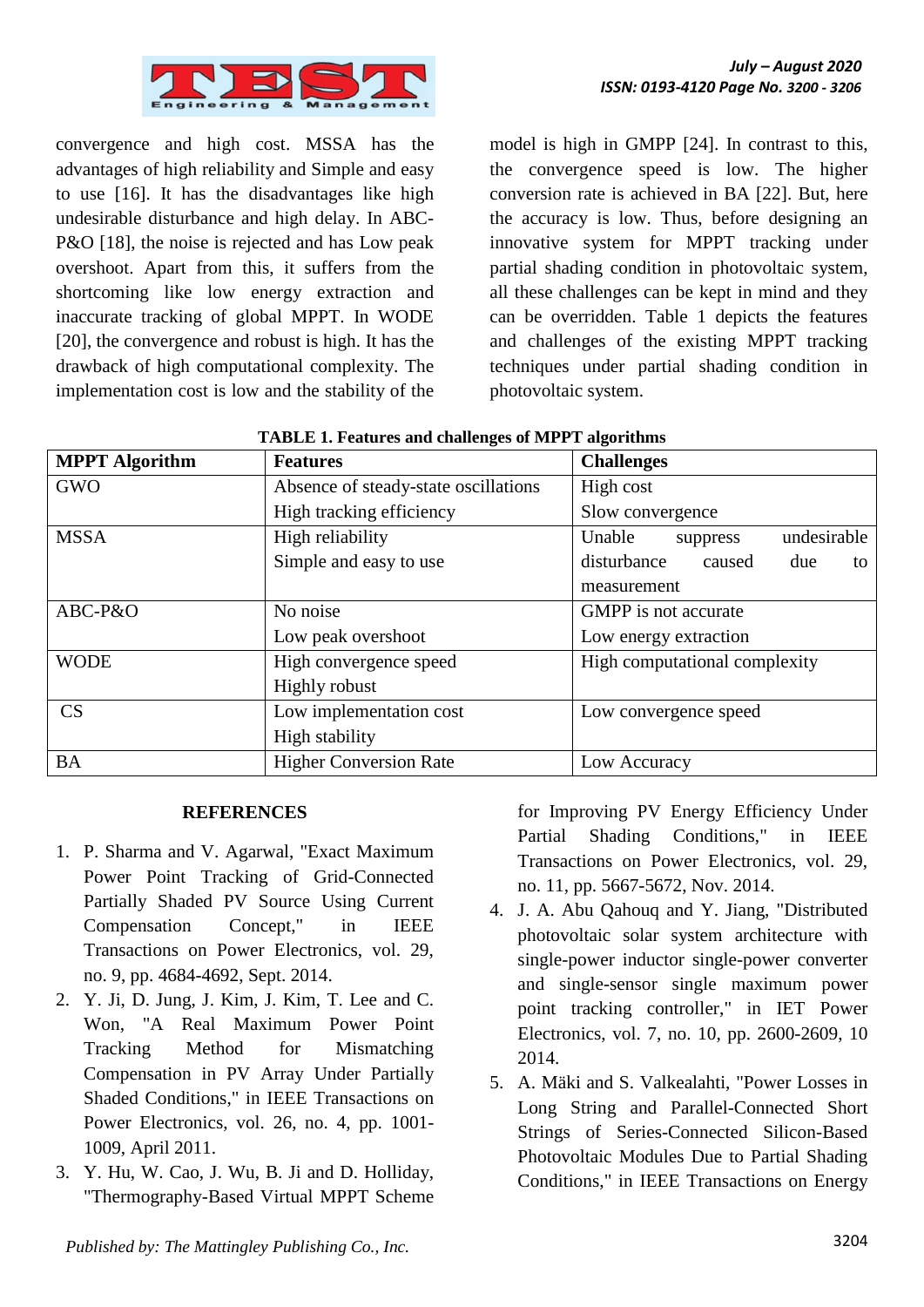

Conversion, vol. 27, no. 1, pp. 173-183, March 2012.

- 6. M. Veerachary, T. Senjyu and K. Uezato, "Maximum power point tracking control of IDB converter supplied PV system," in IEE Proceedings - Electric Power Applications, vol. 148, no. 6, pp. 494-502, Nov. 2001.
- 7. S. M. MacAlpine, R. W. Erickson and M. J. Brandemuehl, "Characterization of Power Optimizer Potential to Increase Energy Capture in Photovoltaic Systems Operating Under Nonuniform Conditions," in IEEE Transactions on Power Electronics, vol. 28, no. 6, pp. 2936-2945, June 2013.
- 8. K. S. Tey and S. Mekhilef, "Modified Incremental Conductance Algorithm for Photovoltaic System Under Partial Shading Conditions and Load Variation," in IEEE Transactions on Industrial Electronics, vol. 61, no. 10, pp. 5384-5392, Oct. 2014.
- 9. M. Z. Ramli and Z. Salam, "A Simple Energy Recovery Scheme to Harvest the Energy from Shaded Photovoltaic Modules During Partial Shading," in IEEE Transactions on Power Electronics, vol. 29, no. 12, pp. 6458-6471, Dec. 2014.
- 10. M. Veerachary, T. Senjyu and K. Uezato, "Maximum power point tracking of coupled inductor interleaved boost converter supplied PV system," in IEE Proceedings-Electric Power Applications, vol. 150, no. 1, pp. 71-80, Jan. 2003.
- 11. P. C. Sekhar and S. Mishra, "Takagi-Sugeno fuzzy-based incremental conductance algorithm for maximum power point tracking of a photovoltaic generating system," in IET Renewable Power Generation, vol. 8, no. 8, pp. 900-914, 11 2014.
- 12. R. Subha. and S. Himavathi., "Performance Evaluation of Nature Inspired Algorithms for MPPT in Solar PV Systems with Partial Shading," 2019 2nd International Conference on Power and Embedded Drive Control (ICPEDC), Chennai, India, 2019, pp. 1-6.
- 13. Mirjalili, Seyedali, Seyed Mohammad Mirjalili, and Andrew Lewis. "Grey wolf optimizer." Advances in engineering software 2014, vol. 69, pp. 46-61.
- 14. S. Mohanty, B. Subudhi and P. K. Ray, "A New MPPT Design Using Grey Wolf Optimization Technique for Photovoltaic System Under Partial Shading Conditions," in IEEE Transactions on Sustainable Energy, vol. 7, no. 1, pp. 181-188, Jan. 2016.
- 15. Anderson, P. A. V. and Bone, Q., 1980. Communication between individuals in salp chains. II. Physiology. Proceedings of the Royal Society of London. Series B. Biological Sciences, 210(1181), pp. 559-574.
- 16. Bo Yang, Linen Zhong, Xiaoshun Zhang, Hongchun Shu, Liming Sun, "Novel bioinspired memetic salp swarm algorithm and application to MPPT for PV systems considering partial shading condition", Journal of Cleaner Production, vol. 215, pp. 1203- 1222, April 2019.
- 17. Basturk, B., 2006. An artificial bee colony (ABC) algorithm for numeric function optimization. In IEEE Swarm Intelligence Symposium, Indianapolis, IN, USA, 2006.
- 18. Deepthi Pilakkat, S. Kanthalakshmi, "An improved P&O algorithm integrated with artificial bee colony for photovoltaic systems under partial shading conditions", Solar Energy, pp. 37-47, January 2019.
- 19. Seyedali Mirjalili and Andrew Lewis, "The Whale Optimization Algorithm", Advances in Engineering Software, vol. 95, pp. 51-67, Jan. 2016.
- 20. Kumar, N., Hussain, I., Singh, B. and Panigrahi, B. K., 2017. MPPT in dynamic condition of partially shaded PV system by using WODE technique. IEEE Transactions on Sustainable Energy, 8(3), pp. 1204-1214.
- 21. Yang, X. S., "A new metaheuristic Batinspired Algorithm", in Studies in Computational Intelligence. 2010. p. 65-74